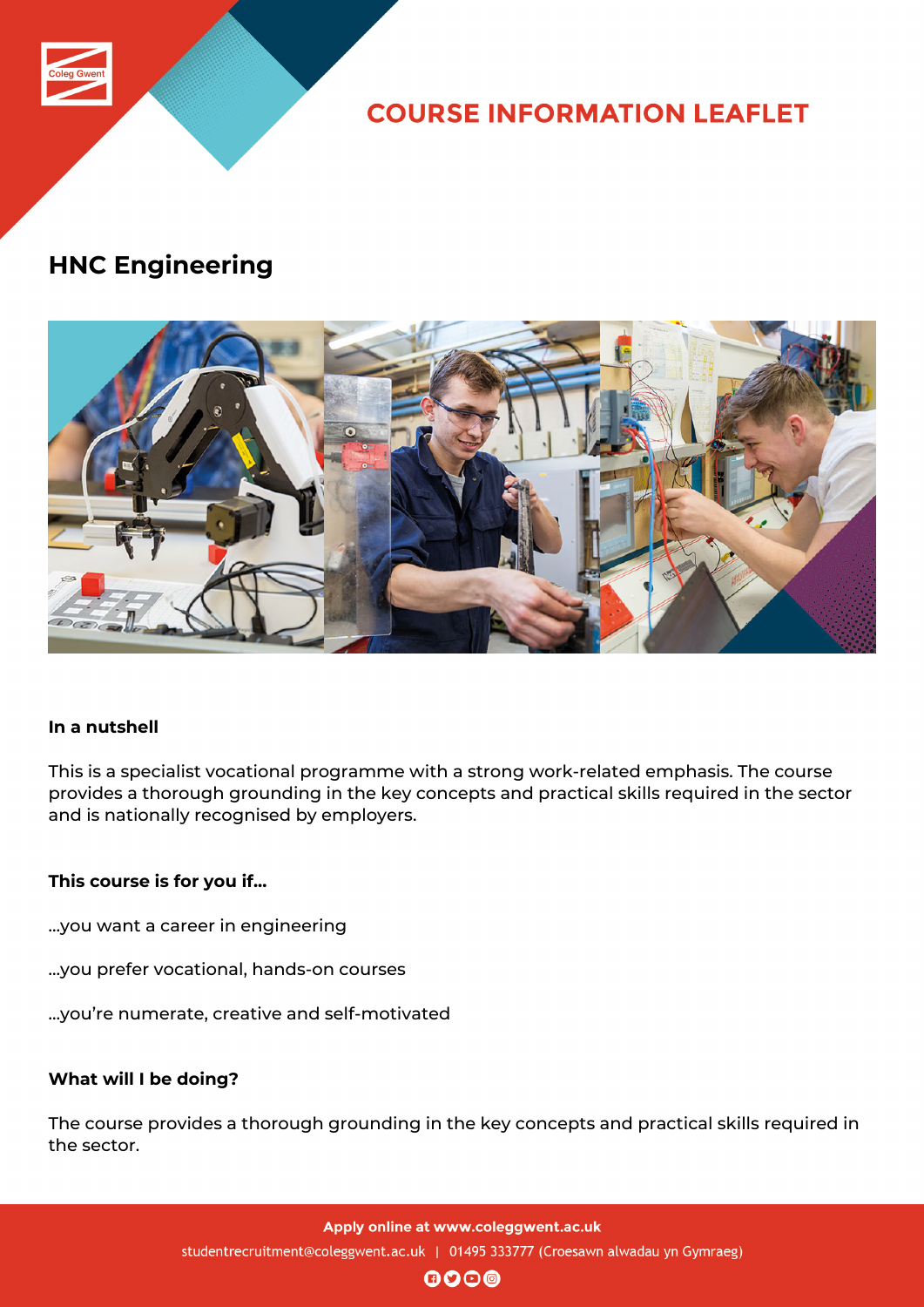

## **COURSE INFORMATION LEAFLET**

You will study units including:

Year 1

Engineering Design

Engineering Maths

Engineering Science

Managing a Professional Engineering Project

Industrial Robots

Digital Principles

Industry 4.0

Computer Aided Design for Engineering

You will learn through a mixture of lectures, tutorials and practical sessions and will be assessed via coursework and examination.

#### **What is expected of me?**

You would usually need at least one of the following:

A relevant BTEC Level 3 profile of Merit/Merit